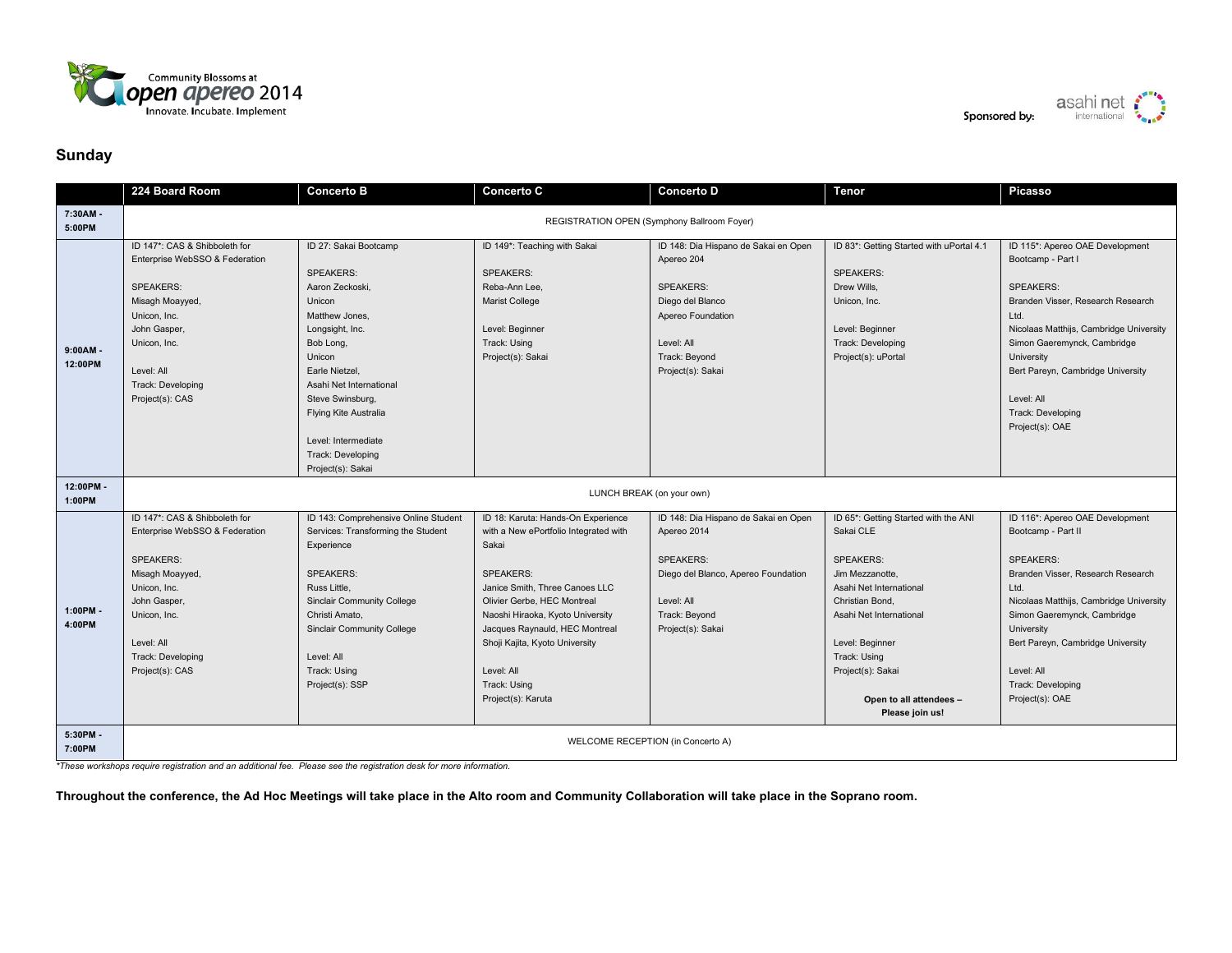

## **Monday**

|                       | Symphony I                                                                                                                                                                                              | <b>Symphony II</b>                                                                                                                                                                              | <b>Concerto A</b>                                                                                                                                                                                                                                                                                                       | <b>Concerto B</b>                                                                                                                                                                                                                                               | <b>Concerto C</b>                                                                                                                                                                                                                                                | <b>Concerto D</b>                                                                                                                                                                                                                                             | Chamber                                                                                                                                                                                                           | Tenor                                                                                                                                                                                                | <b>Picasso</b>                                                                                                                                                                                                                                                                                                                                                                                |  |  |  |
|-----------------------|---------------------------------------------------------------------------------------------------------------------------------------------------------------------------------------------------------|-------------------------------------------------------------------------------------------------------------------------------------------------------------------------------------------------|-------------------------------------------------------------------------------------------------------------------------------------------------------------------------------------------------------------------------------------------------------------------------------------------------------------------------|-----------------------------------------------------------------------------------------------------------------------------------------------------------------------------------------------------------------------------------------------------------------|------------------------------------------------------------------------------------------------------------------------------------------------------------------------------------------------------------------------------------------------------------------|---------------------------------------------------------------------------------------------------------------------------------------------------------------------------------------------------------------------------------------------------------------|-------------------------------------------------------------------------------------------------------------------------------------------------------------------------------------------------------------------|------------------------------------------------------------------------------------------------------------------------------------------------------------------------------------------------------|-----------------------------------------------------------------------------------------------------------------------------------------------------------------------------------------------------------------------------------------------------------------------------------------------------------------------------------------------------------------------------------------------|--|--|--|
| 7:30AM-<br>5:00PM     |                                                                                                                                                                                                         |                                                                                                                                                                                                 |                                                                                                                                                                                                                                                                                                                         |                                                                                                                                                                                                                                                                 | REGISTRATION OPEN (Symphony Ballroom Foyer)                                                                                                                                                                                                                      |                                                                                                                                                                                                                                                               |                                                                                                                                                                                                                   |                                                                                                                                                                                                      |                                                                                                                                                                                                                                                                                                                                                                                               |  |  |  |
| 7:30AM<br>8:30AM      |                                                                                                                                                                                                         |                                                                                                                                                                                                 |                                                                                                                                                                                                                                                                                                                         |                                                                                                                                                                                                                                                                 | BREAKFAST (in Symphony III & IV)                                                                                                                                                                                                                                 |                                                                                                                                                                                                                                                               |                                                                                                                                                                                                                   |                                                                                                                                                                                                      |                                                                                                                                                                                                                                                                                                                                                                                               |  |  |  |
| 8:30AM-<br>9:45AM     |                                                                                                                                                                                                         | WELCOME and STATE OF THE FOUNDATION (in Symphony I & II)<br>ID 157: Open for all? Technology serving the higher education mission<br>SPEAKERS: Laura Czerniewicz, University of Cape Town       |                                                                                                                                                                                                                                                                                                                         |                                                                                                                                                                                                                                                                 |                                                                                                                                                                                                                                                                  |                                                                                                                                                                                                                                                               |                                                                                                                                                                                                                   |                                                                                                                                                                                                      |                                                                                                                                                                                                                                                                                                                                                                                               |  |  |  |
| $9:45AM -$<br>10:00AM |                                                                                                                                                                                                         | REFRESHMENT BREAK (in Symphony Foyer)                                                                                                                                                           |                                                                                                                                                                                                                                                                                                                         |                                                                                                                                                                                                                                                                 |                                                                                                                                                                                                                                                                  |                                                                                                                                                                                                                                                               |                                                                                                                                                                                                                   |                                                                                                                                                                                                      |                                                                                                                                                                                                                                                                                                                                                                                               |  |  |  |
| 10:00AM-<br>10:45AM   | **********<br>PROJECT TALKS<br>10:30AM-11:45AM<br>Incubation - Jaeques<br>Koeman and Ian Dolphin<br>Sakai - Neal Caidin<br>uPortal - Drew Wills<br>Bedework - Arlen<br>Johnson                          |                                                                                                                                                                                                 | D 24: Sakai scaling and<br>failover via cluster<br>caching<br><b>SPEAKERS:</b><br>Aaron Zeckoski, Unicon<br>Bob Long, Unicon<br>Level: Intermediate<br>Track: Developing<br>Project(s): Sakai                                                                                                                           | ID 150: Apereo OAE<br>State of the Project<br>SPEAKERS:<br>Nicolaas Matthijs,<br>Apereo<br>Josh Baron, Marist<br>Clay Fenlason, Georgia<br>Tech<br>William Cullerne Bown,<br>Research Research LTD<br>Level: All<br>Track: Developing<br>Project(s): Apereo OAE | ID 113: Meet Sakai's<br><b>MORPHEUS (Mobile</b><br>Optimized Responsive<br>Portal for Higher<br><b>Education Using Sass)!</b><br>SPEAKERS:<br>Mark Reilly, NYU<br><b>Academic Tech Services</b><br>Level: Intermediate<br>Track: Developing<br>Project(s): Sakai |                                                                                                                                                                                                                                                               | ID 50: The latest about<br>the Central<br><b>Authentication Service</b><br>SPEAKERS:<br>Misagh Moayyed,<br>Unicon, Inc.<br>Level: Intermediate<br>Track: Developing<br>Project(s): CAS                            | ID 11: uMobile, I'm<br>Mobile, We're all Mobile<br>SPEAKERS:<br>Dave Derderian,<br>Oakland University<br>Steve Wiggins, Oakland<br>University<br>Level: All<br>Track: Growing<br>Project(s): uMobile | ID 81: The Future of<br>Portfolios in Sakai BoF<br><b>SPEAKERS:</b><br>Janice Smith, Three<br>Canoes LLC<br>Level: All<br>Track: Growing<br>Project(s): OSP / Karuta                                                                                                                                                                                                                          |  |  |  |
| 11:00AM-<br>11:45AM   | PROJECT TALKS<br>(CONTINUED)<br>SSP - Russ Little<br>Analytics - Sandeep<br>Jayaprakash<br>OAE - Nicolaas Matthijs<br>CAS - Misagh Moayyedu<br>Mobile - Andrew Clissold<br>OSP/Karuta - Janice<br>Smith | ID 85: State of the<br>uPortal 2014<br>SPEAKERS:<br>Drew Wills, Unicon, Inc.<br>Tim Levett, University of<br>Wisconsin - Madison<br>Level: Beginner<br>Track: Developing<br>Project(s): uPortal | ID 91: Sakai community<br>interdependence, how it<br>works and how to get<br>involved<br><b>SPEAKERS:</b><br>Neal Caidin, Apereo<br>Foundation<br>Matt Clare, Brock<br>University<br>JuanJo Juan, University<br>of Murcia<br>Mariano José, University<br>of Murcia<br>Level: All<br>Track: Growing<br>Project(s): Sakai | ID 73: How to Build an<br>"Unsinkable" Instance of<br>Sakai<br>SPEAKERS:<br>Jeff Davidson, University<br>of South Alabama<br>Level: All<br>Track: Using<br>Project(s): Sakai                                                                                    | ID 102: Updates from the<br>Sakai Teaching and<br>Learning Group<br><b>SPEAKERS:</b><br>Josh Baron, Marist<br>College<br>Salway Khan, Texas<br><b>State University</b><br>Level: All<br>Track: Using<br>Project(s): Sakai                                        | ID 121: Course Link Tool<br>for Loosely Engaging<br>Sakai CLE with Student<br>Information System<br>SPEAKERS:<br>Koichiro Tonomura,<br>Kyoto University<br>Shoji Kajita, Kyoto<br>University<br>Level: Intermediate<br>Track: Developing<br>Project(s): Sakai | ID 45: Community<br>Identity Framework for<br><b>Education and Research</b><br>(CIFER) Community<br>Update<br>SPEAKERS:<br>Bill Thompson, Unicon<br>Level: Intermediate<br>Track: Developing<br>Project(s): CIFER | ID 16: Creating and<br><b>Managing Diverse</b><br>Teams<br>SPEAKERS:<br>Nicola Monat-Jacobs,<br>Longsight<br>Level: All<br>Track: Using<br>Project(s): OTHER                                         | ID 46: To Boldly Go<br>Where No Conversation<br>Has Gone Before:<br>Navigating the Universe<br>of Sakai Collaboration<br><b>BoF</b><br><b>SPEAKERS:</b><br>Karen (Beth) Marcellas,<br><b>Uniformed Services</b><br>University of the Health<br>Sciences<br>Dina Kurzweil, USU<br>Brandon Henry, USU<br>Sean Baker, USU<br>Eric Hanson, USU<br>Level: All<br>Track: Using<br>Project(s): Sakai |  |  |  |
| 11:45AM-<br>1:00PM    |                                                                                                                                                                                                         |                                                                                                                                                                                                 |                                                                                                                                                                                                                                                                                                                         |                                                                                                                                                                                                                                                                 | LUNCH (in Symphony III & IV)                                                                                                                                                                                                                                     |                                                                                                                                                                                                                                                               |                                                                                                                                                                                                                   |                                                                                                                                                                                                      |                                                                                                                                                                                                                                                                                                                                                                                               |  |  |  |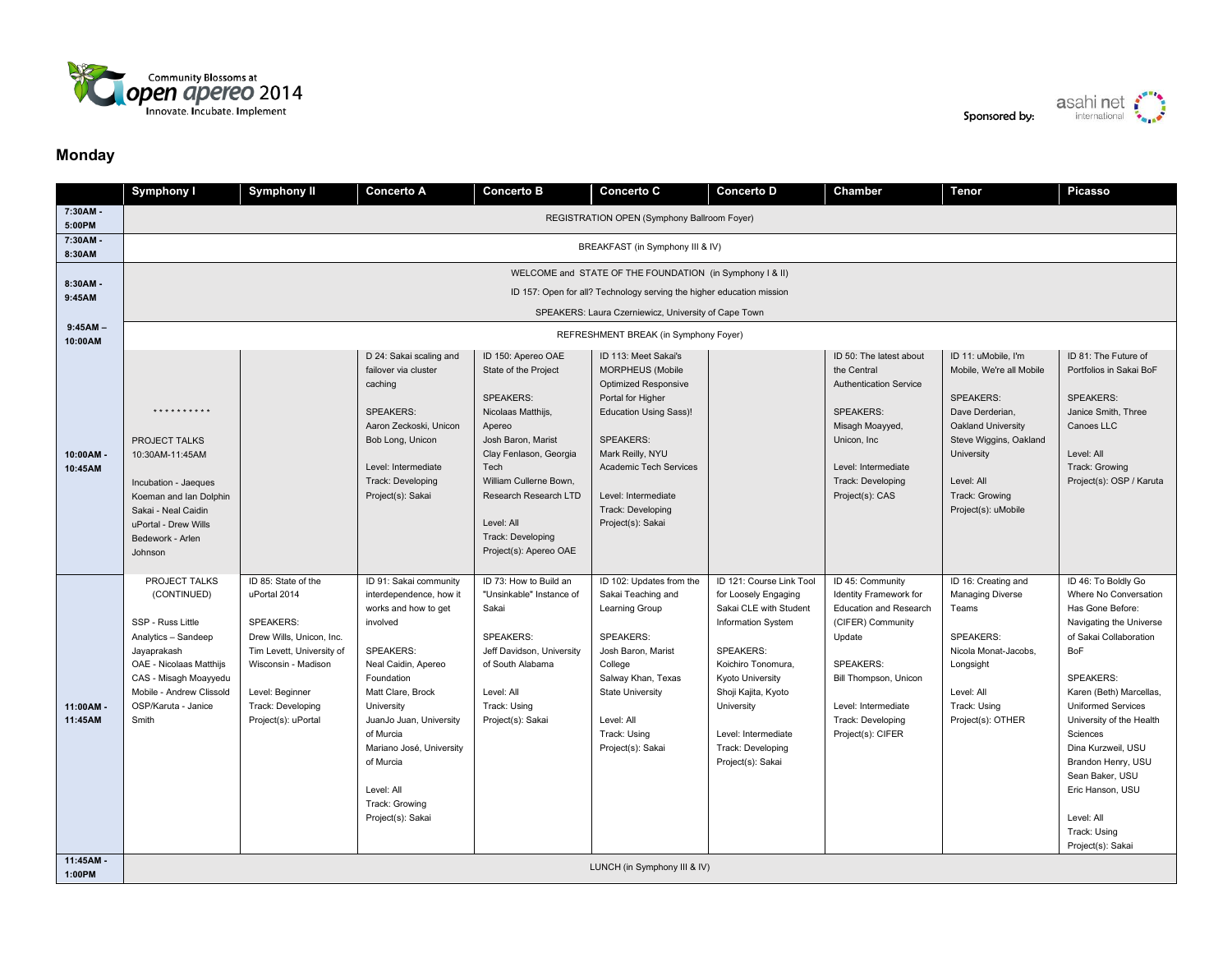

**Monday** 

| $1:00PM -$<br>1:45PM | ID 100: Updates from the<br>Apereo Learning<br>Analytics (LAI)<br>Community<br>SPEAKERS:<br>Josh Baron, Marist<br>College<br>Aaron Zeckoski, Unicon<br>Sandeep Jayaprakash,<br>Marist College<br>Level: All<br>Track: Growing<br>Project(s): Analytics | ID 15: Karuta Open<br>Source Portfolio: a<br>flexible architecture for<br>assessment,<br>accreditation and much<br>more<br>SPEAKERS:<br>Jacques Raynauld, HEC<br>Montrea<br>IOlivier Gerbe, HEC<br>Montreal<br>Level: Intermediate<br>Track: Developing<br>Project(s): Karuta | ID 114: Apereo OAE<br>Architectural Overview<br>SPEAKERS:<br>Bert Pareyn,<br>Cambridge University<br>Nicolaas Matthijs,<br>Cambridge University<br>Simon Gaeremynck,<br><b>Cambridge University</b><br>Branden Visser,<br>Apereo Foundation<br>Level: All<br>Track: Developing<br>Project(s): OAE | ID 61: The Future of the<br>LMS: Faculty<br>Perspectives<br>SPEAKERS:<br>Bob Squillace, NYU -<br><b>Liberal Studies</b><br>Shannon Hahn, Durham<br><b>Technical Community</b><br>College<br>Level: Intermediate<br>Track: Beyond<br>Project(s): Sakai                                                                     | ID 132: Getting Started<br>for Faculty Teaching with<br>Sakai<br><b>SPEAKERS:</b><br>Stella Erbes, Pepperdine<br>University<br>Alan Regan, Pepperdine<br>University<br>Level: Beginner<br>Track: Using<br>Project(s): Sakai | ID 66: Using Selenium<br>IDE to Automate QA<br>Testing<br><b>SPEAKERS:</b><br>Andrea Schmidt, Indiana<br>University<br>Level: Intermediate<br>Track: Using<br>Project(s): Sakai                                   | ID 108: Campus Guest<br>Account Management at<br>UC Berkeley - Apereo<br>Open Registry in action!<br>SPEAKERS:<br>Ronnie Ong, UC<br>Berkeley<br>Level: Intermediate<br>Track: Using<br>Project(s): Open Registry | ID 117: Open Source<br>Licensing in Apereo and<br>Beyond<br><b>SPEAKERS:</b><br>John Lewis, Unicon, Inc.<br>Level: All<br>Track: Growing<br>Project(s): Apereo             | ID 68: uMobile - where<br>are we and what next?<br><b>BoF</b><br>SPEAKERS:<br>Robert Sherratt,<br>University of Hull<br>Level: All<br>Track: Using<br>Project(s): uMobile                                                   |
|----------------------|--------------------------------------------------------------------------------------------------------------------------------------------------------------------------------------------------------------------------------------------------------|-------------------------------------------------------------------------------------------------------------------------------------------------------------------------------------------------------------------------------------------------------------------------------|---------------------------------------------------------------------------------------------------------------------------------------------------------------------------------------------------------------------------------------------------------------------------------------------------|---------------------------------------------------------------------------------------------------------------------------------------------------------------------------------------------------------------------------------------------------------------------------------------------------------------------------|-----------------------------------------------------------------------------------------------------------------------------------------------------------------------------------------------------------------------------|-------------------------------------------------------------------------------------------------------------------------------------------------------------------------------------------------------------------|------------------------------------------------------------------------------------------------------------------------------------------------------------------------------------------------------------------|----------------------------------------------------------------------------------------------------------------------------------------------------------------------------|-----------------------------------------------------------------------------------------------------------------------------------------------------------------------------------------------------------------------------|
| 2:00PM               |                                                                                                                                                                                                                                                        |                                                                                                                                                                                                                                                                               |                                                                                                                                                                                                                                                                                                   |                                                                                                                                                                                                                                                                                                                           | Networking Café (in Symphony III & IV)                                                                                                                                                                                      |                                                                                                                                                                                                                   |                                                                                                                                                                                                                  |                                                                                                                                                                            |                                                                                                                                                                                                                             |
| 3:00PM               |                                                                                                                                                                                                                                                        |                                                                                                                                                                                                                                                                               |                                                                                                                                                                                                                                                                                                   |                                                                                                                                                                                                                                                                                                                           | Refreshments will be served                                                                                                                                                                                                 |                                                                                                                                                                                                                   |                                                                                                                                                                                                                  |                                                                                                                                                                            |                                                                                                                                                                                                                             |
| 3:15PM-<br>4:00PM    | ID 44: What's new in<br>Sakai 10<br>SPEAKERS:<br>Neal Caidin, Apereo<br>Foundation<br>Level: All<br>Track: Growing<br>Project(s): Sakai                                                                                                                | ID 87: Apereo Portlet<br>Showcase 2014<br><b>SPEAKERS:</b><br>Drew Wills, Unicon, Inc.<br>Tim Vertein, University of<br>Wisconsin - Madison<br>Steve Swinsburg, Fivium<br>Tom Freestone, BYU<br>Level: Beginner<br>Track: Developing<br>Project(s): uPortal                   | ID 144: Comprehensive<br>University Timetabling<br><b>System UniTime</b><br>SPEAKERS:<br>Keith Murray, Purdue<br>University<br>Tomas Muller, Purdue<br>University<br>Level: Intermediate<br>Track: Using<br>Project(s): UniTime                                                                   | ID 62: Survey Says!<br>Results and Conclusions<br>from NYU's Sakai CLE<br>All-Faculty Survey<br>SPEAKERS:<br>Bob Squillace, NYU -<br><b>Liberal Studies</b><br>Maya Georgieva, NYU -<br>Stern School of Business<br>Francesca Socolick,<br>NYU - eLearning<br>Services<br>Level: All<br>Track: Using<br>Project(s): Sakai | ID 10: Synthesis: Offline<br>Access to Multi<br><b>Repository Online</b><br>Content<br>SPEAKERS:<br>Jaques Smith,<br>OpenCollab<br>Level: All<br>Track: Developing<br>Project(s): Sakai                                     | ID 13: Open Source<br>Cross Platform<br>Developer Toolbox<br>SPEAKERS:<br>Brandon Powell,<br>Oakland Universirty<br>Dave Derderian,<br>Oakland University<br>Level: All<br>Track: Developing<br>Project(s): Other | ID 128: Identity Match<br>SPEAKERS:<br>Benjamin Oshrin,<br>Spherical Cow Group<br>Level: Beginner<br>Track: Developing<br>Project(s): Other                                                                      | ID 158: Apereo<br>Foundation Annual<br><b>Business Meeting</b><br>SPEAKERS:<br>lan Dolphin,<br>Apereo Foundation<br>Level: All<br>Track: Growing<br>Project(s): Apereo OAE | ID 145: Learning<br>Analytics Initiative BoF<br>SPEAKERS:<br>Josh Baron,<br>Senior Academic<br><b>Technology Officer</b><br>Level: Beginner<br>Track: Growing<br>Project(s): Analytics                                      |
| 4:15PM -<br>5:00PM   | <b>Lightning Talks:</b><br>Developers<br>MC: Aaron Zeckoski                                                                                                                                                                                            | Lightning Talks:<br>Teaching and Learning<br>MC: Bob Squillace                                                                                                                                                                                                                |                                                                                                                                                                                                                                                                                                   |                                                                                                                                                                                                                                                                                                                           |                                                                                                                                                                                                                             |                                                                                                                                                                                                                   | ID 51: To CAS 3 and<br>beyond: The story of a<br>CAS upgrade<br><b>SPEAKERS:</b><br>Misagh Moayyed,<br>Unicon, Inc.<br>Level: Intermediate<br>Track: Developing<br>Project(s): CAS                               |                                                                                                                                                                            | ID 14: Identity<br>Management (BoF)<br>SPEAKERS:<br>Brandon Powell.<br>Oakland University<br>Aaron Grant, Oakland<br>University<br>Lee Foltz, Oakland<br><b>University</b><br>Level: All<br>Track: Using<br>Project(s): IAM |
| 5:00PM -<br>9:00PM   |                                                                                                                                                                                                                                                        |                                                                                                                                                                                                                                                                               |                                                                                                                                                                                                                                                                                                   |                                                                                                                                                                                                                                                                                                                           | Social Events Night - Meet in Lobby<br>See specific details at: conference.apereo.org/events                                                                                                                                |                                                                                                                                                                                                                   |                                                                                                                                                                                                                  |                                                                                                                                                                            |                                                                                                                                                                                                                             |

**Monday Symphony I Symphony II Concerto A Concerto B Concerto C Concerto D Chamber Tenor Picasso**

Sponsored by:

×.

asahi net international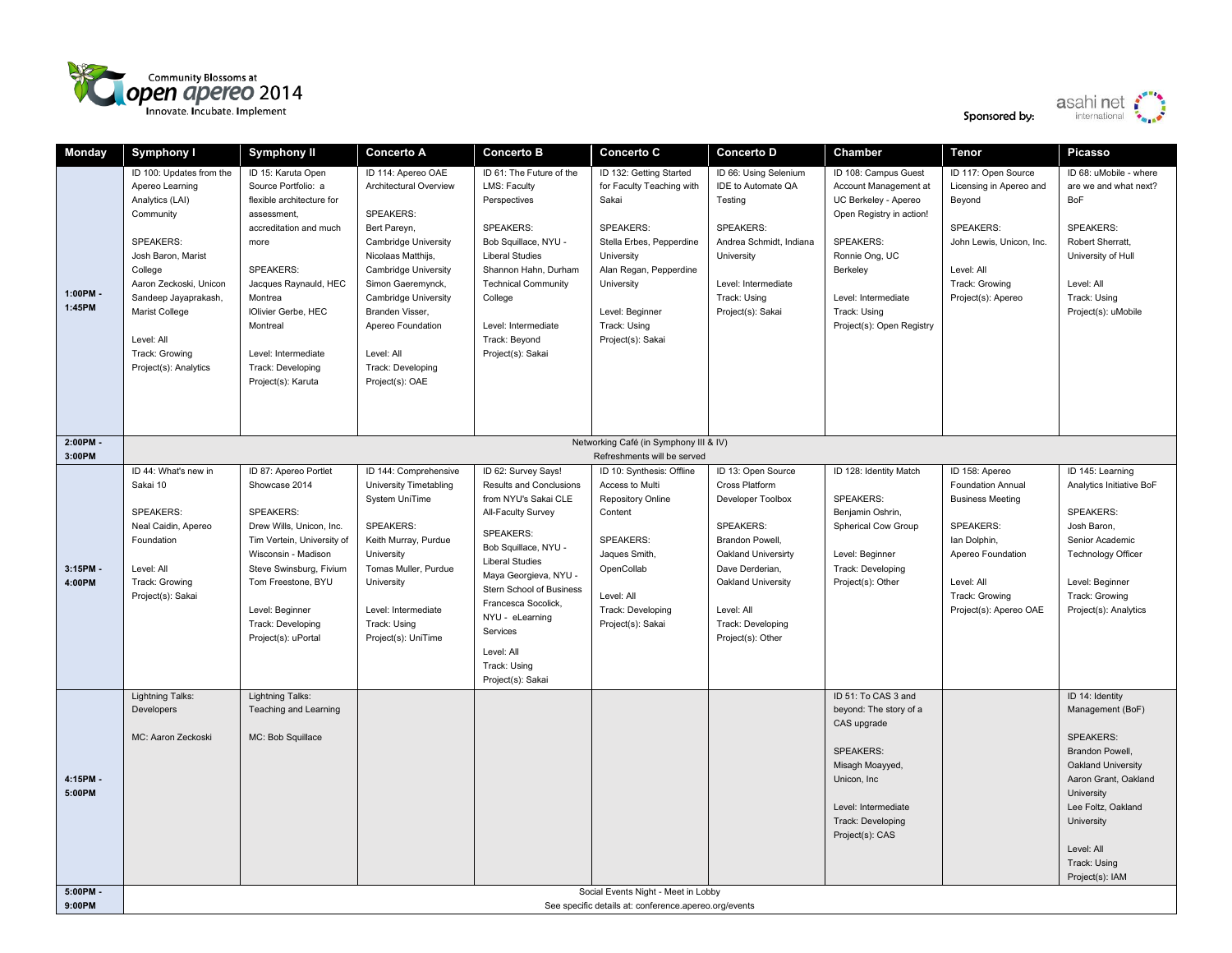

## **Tuesday**

|                       | Symphony I                                                                                                                                                            | <b>Symphony II</b>                                                                                                                                                                                            | Concerto A                                                                                                                                                                                                                                                                                                                                                                                                            | <b>Concerto B</b>                                                                                                                                                                                                                                                                                        | <b>Concerto C</b>                                                                                                                                                                                                                                                                                              | <b>Concerto D</b>                                                                                                                                                                                                                                                                                                                                                                                                                                                                                | Chamber                                                                                                                                                                                                                                                                                    | Tenor                                                                                                                                                                                                                                                                                     | <b>Picasso</b>                                                                                                                                                                                                                                                                                                   |  |  |
|-----------------------|-----------------------------------------------------------------------------------------------------------------------------------------------------------------------|---------------------------------------------------------------------------------------------------------------------------------------------------------------------------------------------------------------|-----------------------------------------------------------------------------------------------------------------------------------------------------------------------------------------------------------------------------------------------------------------------------------------------------------------------------------------------------------------------------------------------------------------------|----------------------------------------------------------------------------------------------------------------------------------------------------------------------------------------------------------------------------------------------------------------------------------------------------------|----------------------------------------------------------------------------------------------------------------------------------------------------------------------------------------------------------------------------------------------------------------------------------------------------------------|--------------------------------------------------------------------------------------------------------------------------------------------------------------------------------------------------------------------------------------------------------------------------------------------------------------------------------------------------------------------------------------------------------------------------------------------------------------------------------------------------|--------------------------------------------------------------------------------------------------------------------------------------------------------------------------------------------------------------------------------------------------------------------------------------------|-------------------------------------------------------------------------------------------------------------------------------------------------------------------------------------------------------------------------------------------------------------------------------------------|------------------------------------------------------------------------------------------------------------------------------------------------------------------------------------------------------------------------------------------------------------------------------------------------------------------|--|--|
| 7:30AM -<br>6:00PM    |                                                                                                                                                                       |                                                                                                                                                                                                               |                                                                                                                                                                                                                                                                                                                                                                                                                       |                                                                                                                                                                                                                                                                                                          | REGISTRATION OPEN (Symphony Ballroom Foyer)                                                                                                                                                                                                                                                                    |                                                                                                                                                                                                                                                                                                                                                                                                                                                                                                  |                                                                                                                                                                                                                                                                                            |                                                                                                                                                                                                                                                                                           |                                                                                                                                                                                                                                                                                                                  |  |  |
| $7:30AM -$<br>8:30AM  |                                                                                                                                                                       |                                                                                                                                                                                                               |                                                                                                                                                                                                                                                                                                                                                                                                                       |                                                                                                                                                                                                                                                                                                          | BREAKFAST (in Symphony III & IV)                                                                                                                                                                                                                                                                               |                                                                                                                                                                                                                                                                                                                                                                                                                                                                                                  |                                                                                                                                                                                                                                                                                            |                                                                                                                                                                                                                                                                                           |                                                                                                                                                                                                                                                                                                                  |  |  |
|                       |                                                                                                                                                                       |                                                                                                                                                                                                               |                                                                                                                                                                                                                                                                                                                                                                                                                       |                                                                                                                                                                                                                                                                                                          | Welcome / TWSIA and Fellows Awards                                                                                                                                                                                                                                                                             |                                                                                                                                                                                                                                                                                                                                                                                                                                                                                                  |                                                                                                                                                                                                                                                                                            |                                                                                                                                                                                                                                                                                           |                                                                                                                                                                                                                                                                                                                  |  |  |
| 8:30AM-<br>9:45AM     |                                                                                                                                                                       |                                                                                                                                                                                                               |                                                                                                                                                                                                                                                                                                                                                                                                                       | ID 156: Academic Collaboration Spaces, Libraries and Repositories: What kind of integration?                                                                                                                                                                                                             |                                                                                                                                                                                                                                                                                                                |                                                                                                                                                                                                                                                                                                                                                                                                                                                                                                  |                                                                                                                                                                                                                                                                                            |                                                                                                                                                                                                                                                                                           |                                                                                                                                                                                                                                                                                                                  |  |  |
|                       | SPEAKERS: Chuck Severance, University of Michigan / Robert McDonald, Indiana University / John Norman, University of Cambridge                                        |                                                                                                                                                                                                               |                                                                                                                                                                                                                                                                                                                                                                                                                       |                                                                                                                                                                                                                                                                                                          |                                                                                                                                                                                                                                                                                                                |                                                                                                                                                                                                                                                                                                                                                                                                                                                                                                  |                                                                                                                                                                                                                                                                                            |                                                                                                                                                                                                                                                                                           |                                                                                                                                                                                                                                                                                                                  |  |  |
| $9:45AM -$<br>10:00AM | REFRESHMENT BREAK (in Symphony Foyer)                                                                                                                                 |                                                                                                                                                                                                               |                                                                                                                                                                                                                                                                                                                                                                                                                       |                                                                                                                                                                                                                                                                                                          |                                                                                                                                                                                                                                                                                                                |                                                                                                                                                                                                                                                                                                                                                                                                                                                                                                  |                                                                                                                                                                                                                                                                                            |                                                                                                                                                                                                                                                                                           |                                                                                                                                                                                                                                                                                                                  |  |  |
| 10:00AM<br>10:45AM    |                                                                                                                                                                       |                                                                                                                                                                                                               | ID 21: Sakai Architecture<br>From 2004<br><b>SPEAKERS:</b><br>Charles Severance.<br>University of Michigan<br>Level: Intermediate<br>Track: Developing<br>Project(s): Sakai                                                                                                                                                                                                                                           | ID 90: Portfolios for<br>Program Assessment<br>and Course Activities:<br>ePortfolio Development<br>and Uses at Virginia<br>SPEAKERS:<br>Teggin Summers,<br>Virginia Tech<br>Marc Zaldivar, Virginia<br>Tech<br>Will Fox, Virginia Tech<br>Level: Intermediate<br>Track: Using<br>Project(s): OSP / Sakai | ID 49: Player 1 Start:<br>Gamification in Sakai<br>SPEAKERS:<br>Keenan Kibrick.<br>Pepperdine University<br>Level: All<br>Track: Beyond<br>Project(s): Sakai                                                                                                                                                   | ID 22: App Stores and<br>Browsers: Navigating the<br>Pervasive Landscape of<br>Native, Responsive<br>Design and Hybrid<br>SPEAKERS:<br>Tom Freestone, BYU<br>Level: All<br>Track: Developing<br>Project(s): uPortal                                                                                                                                                                                                                                                                              | ID 163: RESTful APIs:<br>Toward a Common<br>Design<br>SPEAKERS:<br>Keith Hazelton,<br>University of Wisconsin,<br>Madison<br>Level: All<br>Track: Growing<br>Project(s): Apereo OAE                                                                                                        | ID 9: Study Guides:<br>Integrating offline and<br>cloud storage with Sakai<br><b>SPEAKERS:</b><br>Ciellie Jansen van<br>Vuuren, North-West<br>University South Africa<br>Adelle Lotter, North-<br>West University South<br>Africa<br>Level: All<br>Track: Developing<br>Project(s): Sakai | ID 127: Delivering<br>Course Evaluations with<br>EvalSys: A Light<br>Implementation with a<br>Rich Future (BoF)<br><b>SPEAKERS:</b><br>Nicola Monat-Jacobs.<br>Longsight<br>Kyle Blythe, New York<br>University<br>Jeffrey Pasch, New York<br>University<br>Level: All<br>Track: Developing<br>Project(s): Sakai |  |  |
| 11:00AM-<br>11:45AM   | ID 26: Sakai Core Team<br>Update<br><b>SPEAKERS:</b><br>Aaron Zeckoski, Unicon<br>Sam Ottenhoff,<br>Longsight<br>Level: All<br>Track: Developing<br>Project(s): Sakai | ID 124: A Holistic<br>Approach to<br><b>Streamlining Course</b><br>Design Using Lesson<br><b>Builder</b><br>SPEAKERS:<br>Luisa Li, Marist College<br>Level: Intermediate<br>Track: Using<br>Project(s): Sakai | ID 35: Next Generation<br>Portal: Redesigning the<br>portal from a user-<br>focused, responsive,<br>mobile-first perspec<br><b>SPEAKERS:</b><br>Jim Helwig, University of<br>Wisconsin-Madison<br>Tim Levett, University of<br>Wisconsin-Madison<br>Timothy Vertein,<br>University of Wisconsin-<br>Madison<br>Andrew Petro, University<br>of Wisconsin-Madison<br>Level: All<br>Track: Beyond<br>Project(s): uPortal | ID 142: Student Success<br>Plan -- New and<br>Improved, see SSP 2.4<br>in action!<br><b>SPEAKERS:</b><br>Russ Little, Sinclair<br><b>Community College</b><br>Level: All<br>Track: Using<br>Project(s): SSP                                                                                              | ID 57: Using Sakai to<br>teach Sakai, and to<br>teach with Sakai: A<br>Series of Faculty<br><b>Development Courses</b><br><b>SPEAKERS:</b><br>Kathleen Torrens.<br>University of Rhode<br>Island<br>Joannah Portman-Daley,<br>University of Rhode<br>Island<br>Level: All<br>Track: Using<br>Project(s): Sakai | ID 74: Creating an<br>interface between SAKAI<br>and DOCODE 2.0<br>(DOcument COpy<br>DEtector): a full-featured<br>system<br>SPEAKERS:<br>Cristian Rodriguez,<br>University of Chile<br>Francisco Molina,<br>University of Chile<br>Raul Mengod,<br>Polytechnic University of<br>Valencia<br>Enrique Martinez,<br>Polytechnic University of<br>Valencia<br>Yerko Covacevich,<br>University of Chile<br>Juan Velasquez,<br>University of Chile<br>Level: All<br>Track: Using<br>Project(s): Sakai | ID 129: OpenRegistry in<br><b>Production: Project</b><br>Update<br>SPEAKERS:<br>Benjamin Oshrin,<br><b>Spherical Cow Group</b><br>Bill Thompson, Unicon,<br>Inc.<br>David Steiner, Rutgers<br>University<br>Level: Beginner<br>Track: Developing<br>Project(s):<br>OpenRegistry, Incubator | ID 119: Sakai Training<br>Support Tool for<br><b>Institutional Compliance</b><br>Training<br><b>SPEAKERS:</b><br>Shoji Kajita, Kyoto<br><b>University</b><br>Level: Intermediate<br>Track: Developing<br>Project(s): Sakai                                                                | ID 137: The fate of the<br>Sakai Wiki - end of the<br>line, or a new beginning?<br>(BoF)<br><b>SPEAKERS:</b><br>Josh Baron, Marist<br>College<br>Neal Caidin, Apereo<br>Foundation<br>Level: All<br>Track: Growing<br>Project(s): Sakai                                                                          |  |  |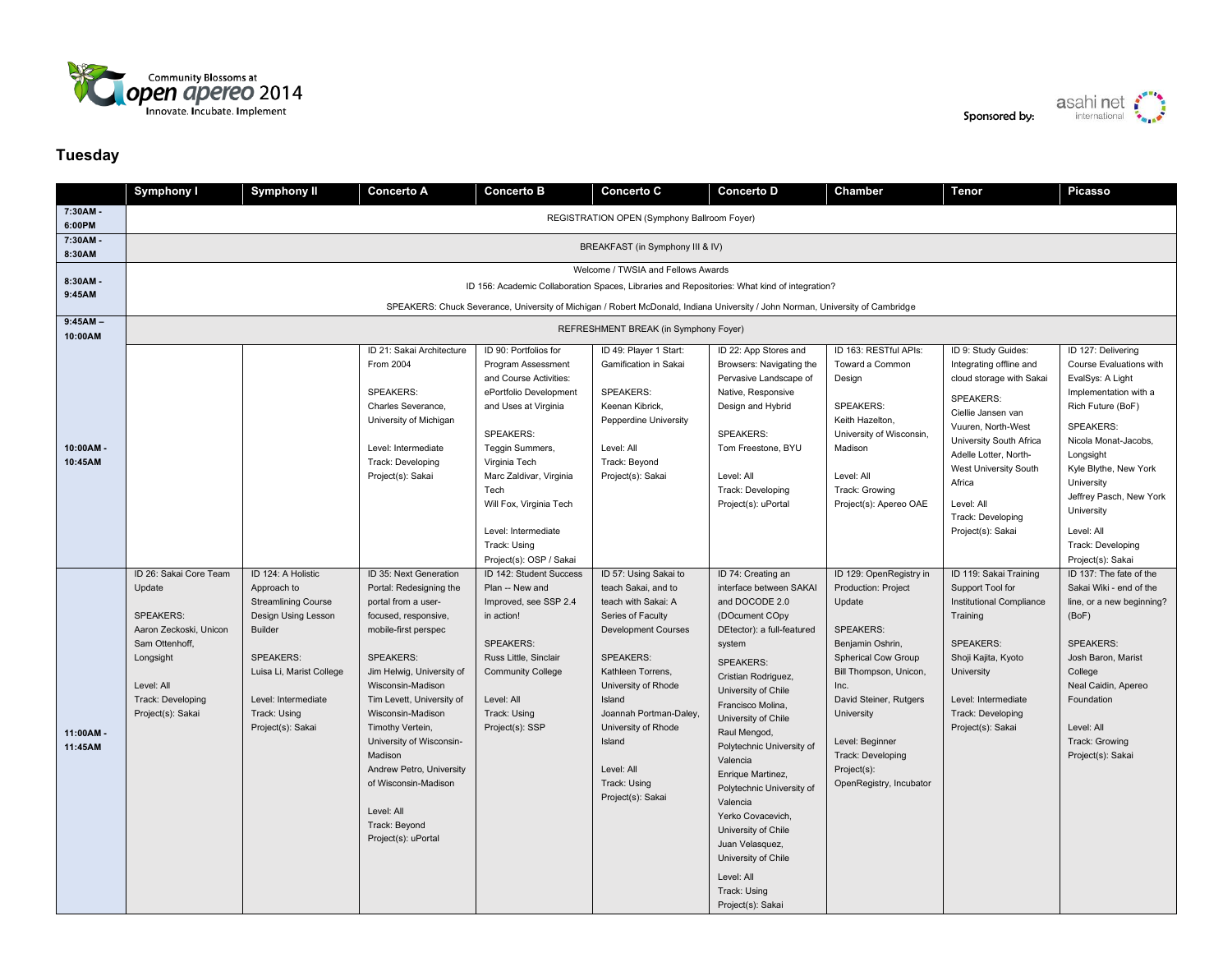

| Tuesday              | <b>Symphony I</b>                                                                                                                                                                                                                             | <b>Symphony II</b>                                                                                                                                                                                                                                                      | <b>Concerto A</b>                                                                                                                                                                              | <b>Concerto B</b>                                                                                                                                                                                                                                                                                                                                                                                   | <b>Concerto C</b>                                                                                                                                                                                | <b>Concerto D</b>                                                                                                                                                                                                                                          | Chamber                                                                                                                                                      | <b>Tenor</b>                                                                                                                                                                                                                                                                                                                                                  | <b>Picasso</b>                                                                                                                                                                                                                |
|----------------------|-----------------------------------------------------------------------------------------------------------------------------------------------------------------------------------------------------------------------------------------------|-------------------------------------------------------------------------------------------------------------------------------------------------------------------------------------------------------------------------------------------------------------------------|------------------------------------------------------------------------------------------------------------------------------------------------------------------------------------------------|-----------------------------------------------------------------------------------------------------------------------------------------------------------------------------------------------------------------------------------------------------------------------------------------------------------------------------------------------------------------------------------------------------|--------------------------------------------------------------------------------------------------------------------------------------------------------------------------------------------------|------------------------------------------------------------------------------------------------------------------------------------------------------------------------------------------------------------------------------------------------------------|--------------------------------------------------------------------------------------------------------------------------------------------------------------|---------------------------------------------------------------------------------------------------------------------------------------------------------------------------------------------------------------------------------------------------------------------------------------------------------------------------------------------------------------|-------------------------------------------------------------------------------------------------------------------------------------------------------------------------------------------------------------------------------|
| 11:45AM -<br>1:00PM  |                                                                                                                                                                                                                                               |                                                                                                                                                                                                                                                                         |                                                                                                                                                                                                |                                                                                                                                                                                                                                                                                                                                                                                                     | LUNCH (in Symphony III & IV)                                                                                                                                                                     |                                                                                                                                                                                                                                                            |                                                                                                                                                              |                                                                                                                                                                                                                                                                                                                                                               |                                                                                                                                                                                                                               |
| 1:00PM-<br>1:45PM    | ID 153: the FOLD<br><b>SPEAKERS:</b><br>Melissa Halvorson,<br><b>Marist College</b><br>Josh Baron, Marist<br>College<br>Level: All<br>Track: Beyond<br>Project(s): Sakai                                                                      | ID 103: Building Scalable<br>IMS LTI Tools with the<br><b>TSUGI Framework</b><br><b>SPEAKERS:</b><br>Charles Severance.<br>University of Michigan<br>Level: Intermediate<br>Track: Developing<br>Project(s): LTI                                                        | ID 8: Integrating Google<br>Apps for Education and<br>Sakai, with a Little Help<br>from Grouper<br><b>SPEAKERS:</b><br>Jeff Pasch, NYU<br>Level: All<br>Track: Developing<br>Project(s): Sakai | ID 36: Getting there is<br>half the fun: My UW<br>Madison Process and<br>Practices<br><b>SPEAKERS:</b><br>Timothy Vertein,<br>University of Wisconsin -<br>Madison<br>Tim Levett, University of<br>Wisconsin - Madison<br>Andrew Petro, University<br>of Wisconsin - Madison<br>Jim Helwig, University of<br>Wisconsin - Madison<br>Level: Intermediate<br>Track: Developing<br>Project(s): uPortal | ID 19: Practical<br><b>Accessible Content</b><br>Creation<br><b>SPEAKERS:</b><br>Matt Clare, Brock<br>University<br>Level: Intermediate<br>Track: Using<br>Project(s): Sakai                     | ID 25: What's new for<br>Kaltura Media and Sakai<br><b>SPEAKERS:</b><br>Aaron Zeckoski, Unicon<br>Bob Long, Unicon<br>Level: Beginner<br>Track: Developing<br>Project(s): Sakai                                                                            | ID 70: OpenConext,<br>Open for Collaboration<br>SPEAKERS:<br>Niels van Dijk,<br><b>SURFnet</b><br>Level: Intermediate<br>Track: Growing<br>Project(s): OTHER | ID 98: Ready, Set, Go!<br>From Blackboard 9.1 to<br>Sakai CLE 2.9 in less<br>than 6 Months<br><b>SPEAKERS:</b><br>John Corliss, Loyola<br>University Chicago<br>Jennifer Tyler, Loyola<br>University Chicago<br>Sean Ohlinger, Loyola<br>University Chicago<br>Lauree Garvin, Loyola<br>University Chicago<br>Level: All<br>Track: Using<br>Project(s): Sakai | ID 86: Sakai QA Testers<br><b>BoF</b><br><b>SPEAKERS:</b><br>Neal Caidin, Apereo<br>Foundation<br>Andrea Schmidt, Indiana<br>University<br>Level: All<br>Track: Growing<br>Project(s): Sakai                                  |
| 2:00PM -<br>2:45PM   | ID 54: MOOC's<br>Untangled: A guide to<br>running a successful<br>MOOC using the Sakai<br><b>CLE</b><br>SPEAKERS:<br>Reba-Anna Lee, Marist<br>College<br>Luisa Li, Marist College<br>Level: Intermediate<br>Track: Using<br>Project(s): Sakai | ID 99: Open Academic<br><b>Environment: Stories</b><br>from the Frontlines of<br>Innovation<br>SPEAKERS:<br>Clay Fenlason, Georgia<br>Tech<br>John Norman, University<br>of Cambridge<br>Josh Baron, Marist<br>College<br>Level: All<br>Track: Using<br>Project(s): OAE | ID 135: Developing New<br>Assessment Features for<br>Sakai<br>SPEAKERS:<br>Kat Patke, NYU<br>Aurora Collado, NYU<br>Level: All<br>Track: Developing<br>Project(s): Sakai                       | ID 4: Sakai 10<br><b>Documentation Project</b><br>SPEAKERS:<br>Wilma Hodges,<br>Longsight<br>Neal Caidin, Apereo<br>Level: Intermediate<br>Track: Developing<br>Project(s): Sakai                                                                                                                                                                                                                   | ID 146: Learning<br>Analytics Technologies<br><b>SPEAKERS:</b><br>Aaron Zeckoski, Unicon<br>Anthony Whyte,<br>University of Michigan<br>Level: All<br>Track: Developing<br>Project(s): Analytics | ID 84: Massively Multi-<br>Tenant Portals at<br>IlliniCloud.org<br><b>SPEAKERS:</b><br>Bernie Acs, National<br>Center for<br>Supercomputing<br>Applications<br>Drew Wills, Unicon. Inc.<br>Level: Intermediate<br>Track: Developing<br>Project(s): uPortal | ID 162: Grouper for<br><b>Beginners</b><br>SPEAKERS:<br>Bryan Wooten,<br>University of Utah<br>Level: Beginner<br>Track: Using<br>Project(s): CAS            | ID 12: OU Portlet<br>Showcase<br><b>SPEAKERS:</b><br>Aaron Grant, Oakland<br>University<br>Dave Derderian.<br>Oakland Universiy<br>Level: All<br>Track: Using<br>Project(s): uPortal                                                                                                                                                                          | ID 17: Conversation<br>among System<br>Adminstrators: How do<br>you do this at your<br>institution (BoF)<br>SPEAKERS:<br>John Corliss, Loyola<br>University Chicago<br>Level: Advanced<br>Track: Growing<br>Project(s): Sakai |
| $2:45PM -$<br>3:00PM |                                                                                                                                                                                                                                               |                                                                                                                                                                                                                                                                         |                                                                                                                                                                                                |                                                                                                                                                                                                                                                                                                                                                                                                     | REFRESHMENT BREAK (in Symphony Foyer)                                                                                                                                                            |                                                                                                                                                                                                                                                            |                                                                                                                                                              |                                                                                                                                                                                                                                                                                                                                                               |                                                                                                                                                                                                                               |
|                      | ID 154: Give Sakai a<br>workout! Use available<br>tools to build community<br>hesileubivibni wolls &                                                                                                                                          | ID 96: Next Generation<br>Sakai: A Community<br>Dialog on a Vision for the<br>Future                                                                                                                                                                                    | ID 123: The Great<br>Calendar Challenge:<br>Communicate With Us<br>(Nichiv)                                                                                                                    | ID 63: Beyond Help:<br>Sakai User Stories<br>SPEAKERS:                                                                                                                                                                                                                                                                                                                                              | ID 93: Just fire LTI at it<br><b>SPEAKERS:</b><br>Mike Brousseau, Brock                                                                                                                          | ID 39: Developing a<br>Sophisticated Portlet:<br>New Version of Web<br>Conferencing Portlet as                                                                                                                                                             | ID 95: A tale of two<br>factors: 2FA<br>authentication with CAS                                                                                              | ID 40: Using Hierarchy in<br>Sakai for Fun & Profit<br>SPFAKERS:                                                                                                                                                                                                                                                                                              |                                                                                                                                                                                                                               |

Sponsored by:

asahi net i international

**2:00PM - 2:45PM**

**11:45AM - 1:00PM**

**1:00PM-1:45PM**

| $2:45PM -$<br>3:00PM |                                                                                                                                                                                                                                                           |                                                                                                                                                                                                  |                                                                                                                                                                                                                                                                   |                                                                                                                                                                                                     | REFRESHMENT BREAK (in Symphony Foyer)                                                                                                         |                                                                                                                                                                                                                                                                                                                                                                |                                                                                                                                                                            |                                                                                                                                                                       |  |
|----------------------|-----------------------------------------------------------------------------------------------------------------------------------------------------------------------------------------------------------------------------------------------------------|--------------------------------------------------------------------------------------------------------------------------------------------------------------------------------------------------|-------------------------------------------------------------------------------------------------------------------------------------------------------------------------------------------------------------------------------------------------------------------|-----------------------------------------------------------------------------------------------------------------------------------------------------------------------------------------------------|-----------------------------------------------------------------------------------------------------------------------------------------------|----------------------------------------------------------------------------------------------------------------------------------------------------------------------------------------------------------------------------------------------------------------------------------------------------------------------------------------------------------------|----------------------------------------------------------------------------------------------------------------------------------------------------------------------------|-----------------------------------------------------------------------------------------------------------------------------------------------------------------------|--|
| $3:00PM -$<br>3:45PM | ID 154: Give Sakai a<br>workout! Use available<br>tools to build community<br>& allow individualized<br>online learning<br>SPEAKERS:<br>Shannon Hahn, Durham<br><b>Technical Community</b><br>College<br>Level: All<br>Track: Beyond<br>Project(s): Sakai | ID 96: Next Generation<br>Sakai: A Community<br>Dialog on a Vision for the<br>Future<br>SPEAKERS:<br>Josh Baron, Marist<br>College<br>Level: Intermediate<br>Track: Growing<br>Project(s): Sakai | ID 123: The Great<br>Calendar Challenge:<br>Communicate With Us<br>(Nicely)<br>SPEAKERS:<br>Benito Gonzalez.<br>University of California,<br>Merced<br>Laura McCord,<br>University of California,<br>Merced<br>Level: All<br>Track: Using<br>Project(s): Bedework | ID 63: Beyond Help:<br>Sakai User Stories<br>SPEAKERS:<br>Jim Mezzanotte, Asahi<br>Net International<br>Chris Clark, University of<br>Notre Dame<br>Level: All<br>Track: Using<br>Project(s): Sakai | ID 93: Just fire LTI at it<br>SPEAKERS:<br>Mike Brousseau, Brock<br>University<br>Level: Intermediate<br>Track: Developing<br>Project(s): LTI | ID 39: Developing a<br>Sophisticated Portlet:<br>New Version of Web<br>Conferencing Portlet as<br>Case Study<br>SPEAKERS:<br>Tim Levett, University of<br>Wisconsin - Madison<br>Andrew Petro, University<br>of Wisconsin - Madison<br>Timothy Vertein,<br>University of Wisconsin -<br>Madison<br>Level: Advanced<br>Track: Developing<br>Project(s): uPortal | ID 95: A tale of two<br>factors: 2FA<br>authentication with CAS<br>SPEAKERS:<br>Misagh Moayyed,<br>Unicon, Inc.<br>Level: Intermediate<br>Track: Beyond<br>Project(s): CAS | ID 40: Using Hierarchy in<br>Sakai for Fun & Profit<br>SPEAKERS:<br>Nicola Monat-Jacobs,<br>Lonsight<br>Level: Intermediate<br>Track: Developing<br>Project(s): Sakai |  |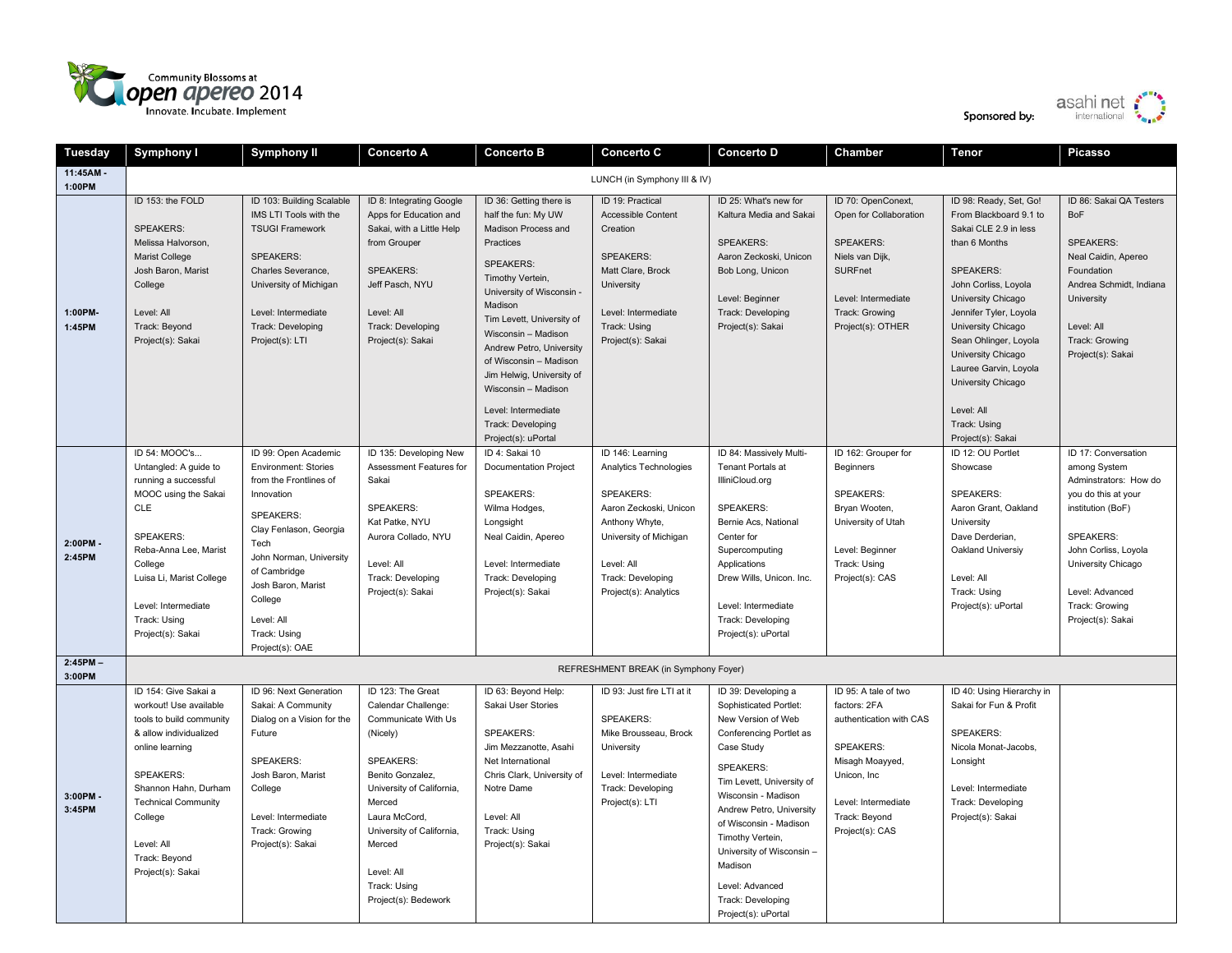

| Tuesday  | Symphony I         | <b>Symphony II</b>     | <b>Concerto A</b> | <b>Concerto B</b> | <b>Concerto C</b>                          | <b>Concerto D</b> | Chamber                                                                                                                                                      | <b>Tenor</b> | Picasso                    |
|----------|--------------------|------------------------|-------------------|-------------------|--------------------------------------------|-------------------|--------------------------------------------------------------------------------------------------------------------------------------------------------------|--------------|----------------------------|
|          | Lightning Talks:   | Lightning Talks:       |                   |                   |                                            |                   | ID 140: How to CASify                                                                                                                                        |              | ID 130: Identity Console   |
|          | Developers         | Teaching and Learning  |                   |                   |                                            |                   | the PeopleSoft Portal                                                                                                                                        |              | Portal-Portlet BoF         |
|          | MC: Aaron Zeckoski | MC: Bob Squillace, NYU |                   |                   |                                            |                   | SPEAKERS:                                                                                                                                                    |              | SPEAKERS:                  |
|          |                    |                        |                   |                   |                                            |                   | Bryan Wooten,                                                                                                                                                |              | Benjamin Oshrin,           |
| 4:00PM-  |                    |                        |                   |                   |                                            |                   | University of Utah                                                                                                                                           |              | <b>Spherical Cow Group</b> |
| 4:45PM   |                    |                        |                   |                   |                                            |                   | Josh Gasper, Unicon                                                                                                                                          |              |                            |
|          |                    |                        |                   |                   |                                            |                   | Misagh Moayyed,                                                                                                                                              |              | Level: Intermediate        |
|          |                    |                        |                   |                   |                                            |                   | Unicon                                                                                                                                                       |              | Track: Developing          |
|          |                    |                        |                   |                   |                                            |                   |                                                                                                                                                              |              | Project(s): CIFER          |
|          |                    |                        |                   |                   |                                            |                   | Level: All                                                                                                                                                   |              |                            |
|          |                    |                        |                   |                   |                                            |                   | Track: Using                                                                                                                                                 |              |                            |
|          |                    |                        |                   |                   |                                            |                   | Project(s): CAS                                                                                                                                              |              |                            |
| 5:30PM - |                    |                        |                   |                   | TECH DEMO RECEPTION (in Symphony III & IV) |                   |                                                                                                                                                              |              |                            |
| 7:00PM   |                    |                        |                   |                   |                                            |                   | Topics Include: PeopleSoft, Portlets, Portals, Sakai, Kaltura, Integration, Portfolios, Accreditation, Responsive Design, Learning Analytics, and much more! |              |                            |

Sponsored by:

asahi net i international

## **Wednesday**

|                       | Symphony I                                                                            | <b>Symphony II</b>               | <b>Concerto A</b>                                                                                                                                           | <b>Concerto B</b>                                                                                                                                                                                                                         | <b>Concerto C</b>                                                                                                                                                                                                                                                                                                                                                        | <b>Concerto D</b>                                                                                                                                                                                              | Chamber                                                                                                                                                                                                                                                     | <b>Tenor</b>                                                                                                                                                                  | <b>Picasso</b> |  |  |
|-----------------------|---------------------------------------------------------------------------------------|----------------------------------|-------------------------------------------------------------------------------------------------------------------------------------------------------------|-------------------------------------------------------------------------------------------------------------------------------------------------------------------------------------------------------------------------------------------|--------------------------------------------------------------------------------------------------------------------------------------------------------------------------------------------------------------------------------------------------------------------------------------------------------------------------------------------------------------------------|----------------------------------------------------------------------------------------------------------------------------------------------------------------------------------------------------------------|-------------------------------------------------------------------------------------------------------------------------------------------------------------------------------------------------------------------------------------------------------------|-------------------------------------------------------------------------------------------------------------------------------------------------------------------------------|----------------|--|--|
| 7:30AM -<br>1230PM    |                                                                                       |                                  |                                                                                                                                                             |                                                                                                                                                                                                                                           | REGISTRATION OPEN (Symphony Ballroom Foyer)                                                                                                                                                                                                                                                                                                                              |                                                                                                                                                                                                                |                                                                                                                                                                                                                                                             |                                                                                                                                                                               |                |  |  |
| 7:30AM -<br>8:30AM    |                                                                                       | BREAKFAST (in Symphony III & IV) |                                                                                                                                                             |                                                                                                                                                                                                                                           |                                                                                                                                                                                                                                                                                                                                                                          |                                                                                                                                                                                                                |                                                                                                                                                                                                                                                             |                                                                                                                                                                               |                |  |  |
|                       | Welcome<br>ID 151: Sensemaking with Learning Analytics: The need for openness         |                                  |                                                                                                                                                             |                                                                                                                                                                                                                                           |                                                                                                                                                                                                                                                                                                                                                                          |                                                                                                                                                                                                                |                                                                                                                                                                                                                                                             |                                                                                                                                                                               |                |  |  |
| 8:30AM -              |                                                                                       |                                  |                                                                                                                                                             |                                                                                                                                                                                                                                           |                                                                                                                                                                                                                                                                                                                                                                          |                                                                                                                                                                                                                |                                                                                                                                                                                                                                                             |                                                                                                                                                                               |                |  |  |
|                       | 9:30AM<br>SPEAKERS: George Siemens, LINK Research Lab, University of Texas, Arlington |                                  |                                                                                                                                                             |                                                                                                                                                                                                                                           |                                                                                                                                                                                                                                                                                                                                                                          |                                                                                                                                                                                                                |                                                                                                                                                                                                                                                             |                                                                                                                                                                               |                |  |  |
| $9:30AM -$<br>9:45AM  | REFRESHMENT BREAK (in Symphony Foyer)                                                 |                                  |                                                                                                                                                             |                                                                                                                                                                                                                                           |                                                                                                                                                                                                                                                                                                                                                                          |                                                                                                                                                                                                                |                                                                                                                                                                                                                                                             |                                                                                                                                                                               |                |  |  |
| $9:45AM -$<br>10:30AM |                                                                                       |                                  | ID 3: Sakai Badging for<br>Professional<br>Development<br><b>SPEAKERS:</b><br>Wilma Hodges,<br>Longsight<br>Level: All<br>Track: Using<br>Project(s): Sakai | ID 112: Log in with<br>Google and Facebook!<br>Expand the reach of your<br>application by allowing<br>social identities<br>SPEAKERS:<br>Dedra Chamberlin,<br><b>Cirrus Identity</b><br>Level: Beginner<br>Track: Using<br>Project(s): IAM | ID 71: Collaborating in<br>Sakai from GMT +1:<br>Several institutions, one<br>team.<br>SPEAKERS:<br>Jose Mariano Lujan,<br>Universidad de Murcia<br>Juan Jose Merono,<br>Universidad de Murcia<br>Raul Mengod,<br>Universitat Politecnica<br>de Valencia<br>Daniel Merino, Public<br>University of Navarra<br>Diego del Blanco, Asahi<br>Net International<br>Level: All | ID 31: Happy birthday<br>"monUPMC": 9 years of<br>Portal at UPMC<br>SPEAKERS:<br>Ludovic Auxepaules,<br><b>UPMC</b><br>Christian Cousquer,<br><b>UPMC</b><br>Level: All<br>Track: Using<br>Project(s): uPortal | ID 52: Smallest team, no<br>budget, trigger<br>something impossible<br>with Sakai<br>SPEAKERS:<br>Omur D. DALAN, Dokuz<br><b>Eylul University</b><br>L. Ozge ORAL, Dokuz<br><b>Eylul University</b><br>Level: Beginner<br>Track: Using<br>Project(s): Sakai | ID 43: uPortal<br>Documentation<br>Workshop (BoF)<br>SPEAKERS:<br>Laura McCord,<br>University of California,<br>Merced<br>Level: All<br>Track: Growing<br>Project(s): uPortal |                |  |  |
|                       |                                                                                       |                                  |                                                                                                                                                             |                                                                                                                                                                                                                                           | Track: Growing<br>Project(s): Sakai                                                                                                                                                                                                                                                                                                                                      |                                                                                                                                                                                                                |                                                                                                                                                                                                                                                             |                                                                                                                                                                               |                |  |  |